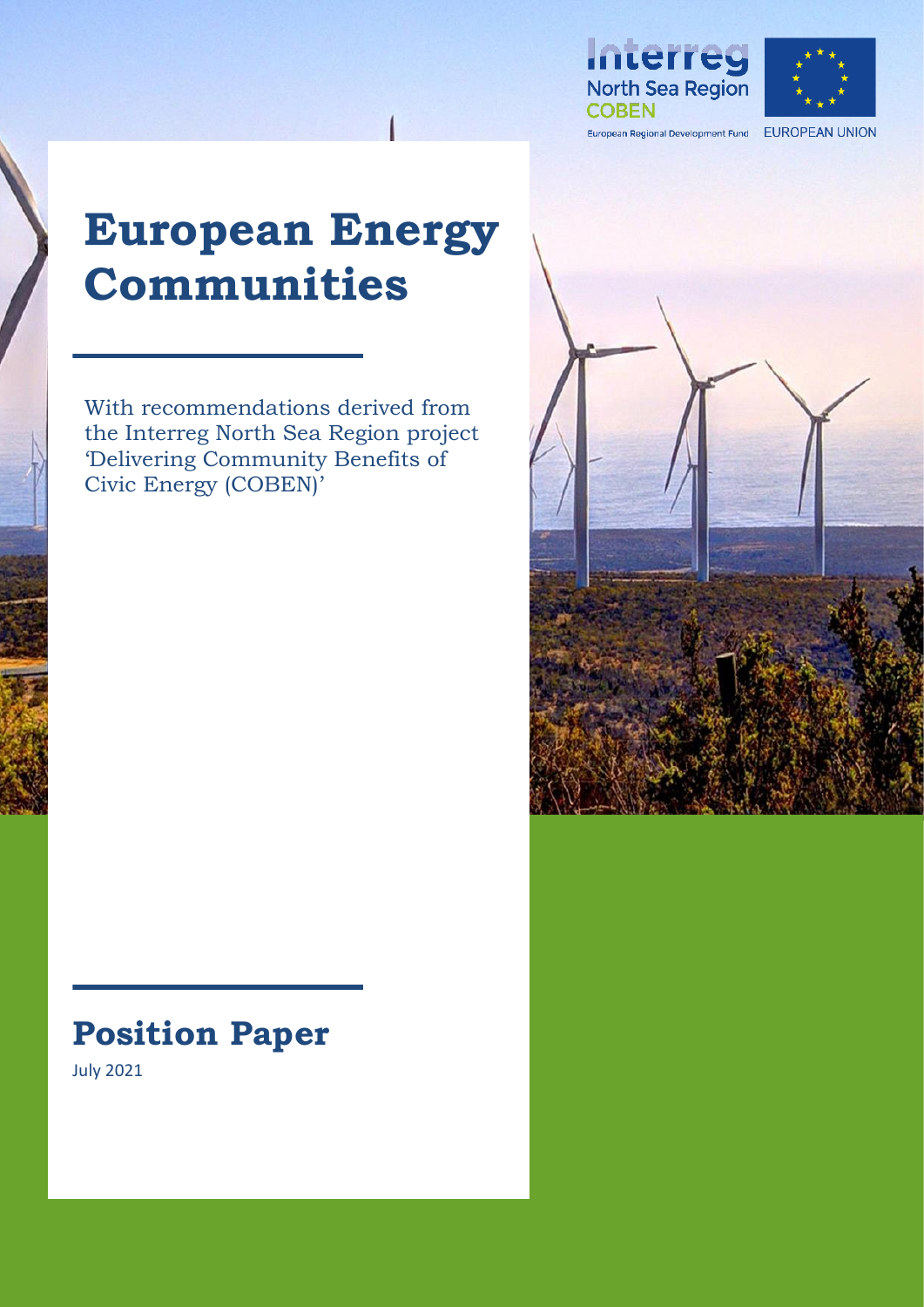

### **Objective of this Position Paper**

The aim of the COBEN project is to promote civic energy by delivering and showcasing tangible community benefits of renewable energy projects. The European Economic and Social Committee defines civic energy as renewable energy sources that are at least 50% owned, operated or controlled by local shareholders (citizens, local authorities, SME's, farmers, institutions).

*While civil society is an important driving source for the EU's energy transition, civic energy still remains a niche player in the energy market. An opportunity to boost civic energy arises via the concepts of "citizen energy communities" (CEC) as defined by the Directive 2019/944/EU (EU rules on the internal electricity market, -in the following "Electricity Directive 2019") and "renewable energy communities" (REC) as defined by the Directive 2018/2001/EU (Renewable Energy Directive).*

Whether these opportunities can be capitalized on, depends highly on the way the Directives' articles on CECs and RECs are transposed into legal frameworks by the EU member states. COBEN's work on a broad variety of civic energy initiatives throughout the North Sea Region (NSR) can therefore support the EU's vision by offering a perspective based on practical experience. Therefore, drawing on COBEN's applied knowledge can highlight which barriers need to be addressed in order to facilitate the energy transition by enabling a shift in energy value chains from centralised business models to communityowned renewable energy initiatives that provide tangible economic, environmental and social benefits to the communities involved.

In this position paper we analyse the opportunities for and obstacles to civic energy uptake in the Electricity Directive 2019 and the Renewables Directive, look into the way these articles on CECs and RECs are transposed into national law in a selection of member states in the North Sea Region, and examine how the opportunities and obstacles are handled in those member states. We conclude with policy recommendations at EU and member state level.

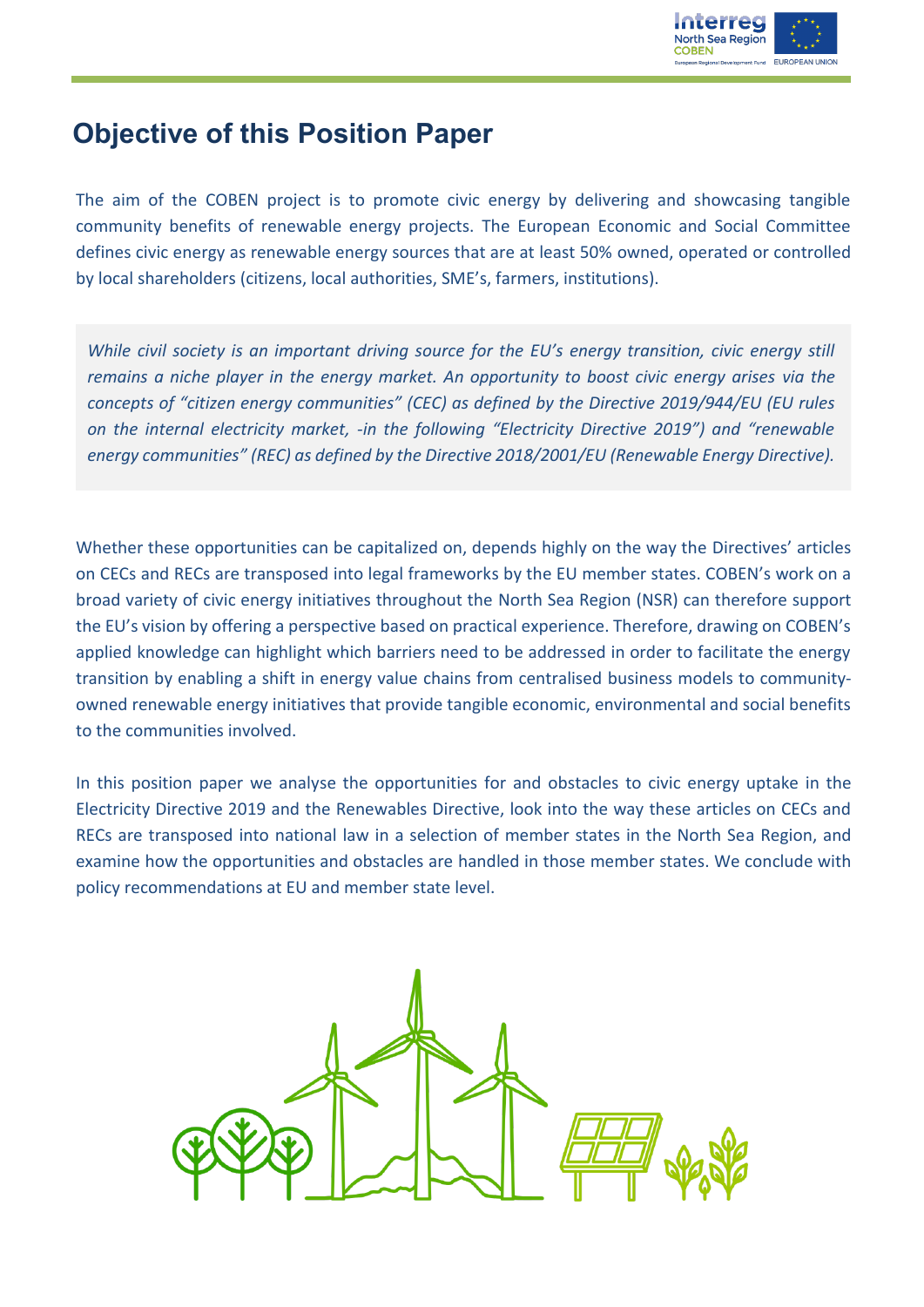

## **Approach**

Drawing on the practical experiences of the COBEN partners, an exchange was conducted on the national transposition of the two relevant Directives of the Clean Energy Package (CEP). The information gathered from this exchange was then systematically analysed as the basis for the recommendations of this position paper.

# **Opportunities and obstacles in the Clean Energy Package**

### **Regulations and Intentions**

The final CEP contains two definitions of energy communities: The Citizen Energy Community (CEC) of the Electricity Directive, and the Renewable Energy Community (REC) of the Renewables Directive.

| Article 2(16) Renewables Directive - 'Renewable                                                                                                                                                                                                                  | Article 2(11) Electricity Directive - 'Citizen Energy                                                                                                                    |
|------------------------------------------------------------------------------------------------------------------------------------------------------------------------------------------------------------------------------------------------------------------|--------------------------------------------------------------------------------------------------------------------------------------------------------------------------|
| <b>Energy Community'</b>                                                                                                                                                                                                                                         | Community'                                                                                                                                                               |
| A legal entity:                                                                                                                                                                                                                                                  | A legal entity that:                                                                                                                                                     |
| which, in accordance with the applicable                                                                                                                                                                                                                         | is based on voluntary and open                                                                                                                                           |
| а.                                                                                                                                                                                                                                                               | а.                                                                                                                                                                       |
| national law, is based on open and voluntary                                                                                                                                                                                                                     | participation and is effectively controlled                                                                                                                              |
| participation, is autonomous, and is effectively                                                                                                                                                                                                                 | by members or shareholders that                                                                                                                                          |
| controlled by shareholders or members that                                                                                                                                                                                                                       | are natural persons, local authorities,                                                                                                                                  |
| are located in the proximity of the renewable                                                                                                                                                                                                                    | including municipalities, or small                                                                                                                                       |
| energy projects that are owned and developed                                                                                                                                                                                                                     | enterprises;                                                                                                                                                             |
| by that legal entity;<br>b. the shareholders or members of which<br>are natural persons, SMEs or local authorities,<br>including municipalities;                                                                                                                 | b.<br>has for its primary purpose to provide<br>environmental, economic or social<br>community benefits to its members or<br>shareholders or to the local areas where it |
| the primary purpose of which is to provide                                                                                                                                                                                                                       | operates rather than to generate financial                                                                                                                               |
| $\mathsf{C}$ .                                                                                                                                                                                                                                                   | profits; and                                                                                                                                                             |
| environmental, economic or social community                                                                                                                                                                                                                      | may engage in generation, including from                                                                                                                                 |
| <b>benefits</b> for its shareholders or members or for                                                                                                                                                                                                           | c.                                                                                                                                                                       |
| the local areas where it operates, rather than                                                                                                                                                                                                                   | renewable sources, distribution, supply,                                                                                                                                 |
| financial profits.                                                                                                                                                                                                                                               | consumption, aggregation, energy storage,                                                                                                                                |
| While not part of the definition, RECS are entitled to produce,<br>consume, store and sell renewable energy, including through<br>renewables power purchase agreements, to share renewable<br>energy within the community, and to access all suitable<br>markets | energy efficiency services or charging<br>services for electric vehicles or provide other<br>energy services to its members or<br>shareholders.                          |

### **Table 1 - Definitions of energy communities in Clean Energy Package Directives**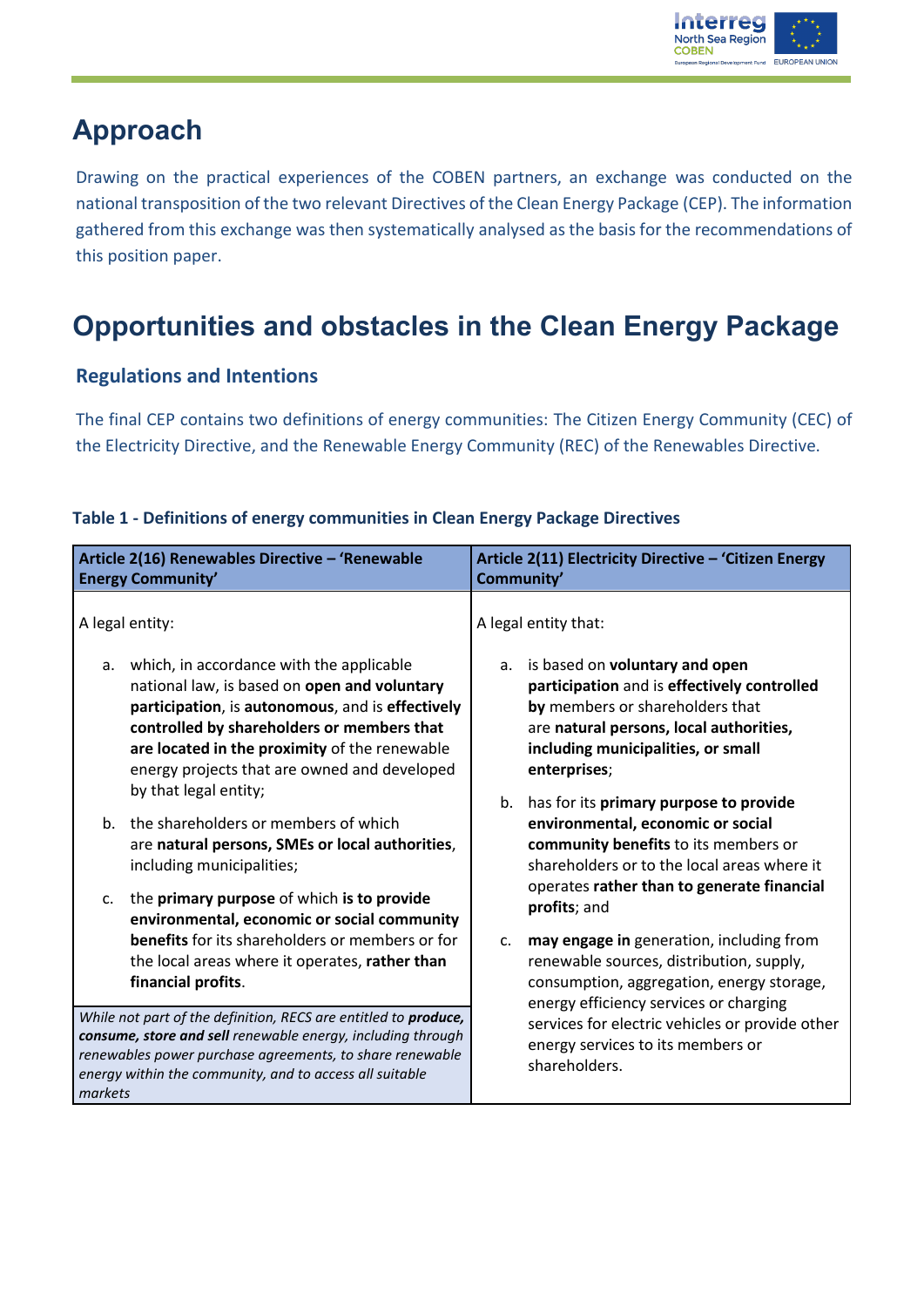

### **CEP match with COBEN pilots**

The over thirty COBEN pilots are mainly active in power generation, e-mobility and community heating throughout the North Sea Region (see Figure 1). Participants in the pilots are citizens, municipalities, district and regional authorities and SMEs. All the pilots aim to deliver community benefits from renewable energy sources, which include social, financial, economic and environmental benefits. Hence, the COBEN pilots, as a cross-section of civic energy initiatives in the North Sea Region, could be classified according to the definitions of RECs or CECs. On the other hand, it is questionable whether or not the introduction of RECs and CECs actually creates additional possibilities and opportunities for the COBEN initiatives, especially since the civic energy initiatives claim active roles in all elements of the energy value chain, with a view to creating as much local value as possible.

The aim of the Clean Energy Package is not only to introduce energy communities as actors in the energy market but also to ensure a level playing field throughout the entire energy value chain. Unfortunately, there are many ambiguities in the Clean Energy Package that need to be clarified in the transposition at member state level in order to ensure a level playing field for energy communities.



### **Figure 1 – Regions with COBEN Pilot locations**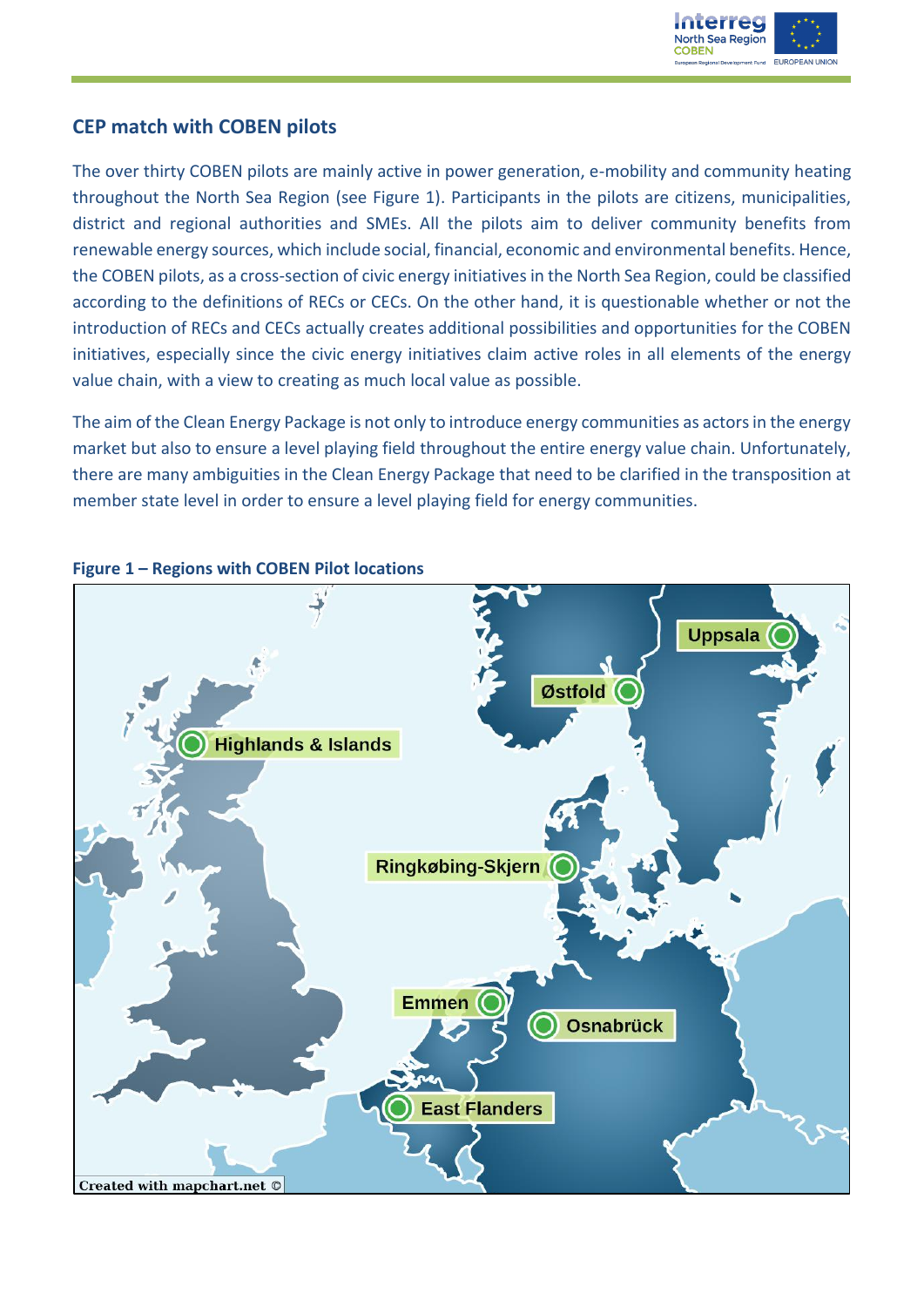

### **Unclarities**

From a COBEN pilot perspective it is important that the following unclarities inherent to the Clean Energy Package and its relevant Directives are addressed:

- What are minimum requirements to comply with "effective control"?
- How is the element of 'proximity' to be defined in respect of RECs?
- How is citizen involvement guaranteed in citizen energy communities?
- How is 'energy storage' defined and demarcated?
- Does a CEC have the right to operate or control a distribution grid?
- How is 'trading and sharing' between CEC or REC members defined?
- What are the conditions and obligations for DSOs to cooperate with a CEC?

Without adequate clarification of these ambiguities, the introduction of a legal framework for CECs and RECs fails to provide additional opportunities for civic energy initiatives.

### **State of the transposition process in NSR member states**

### **Denmark**

The transposition process of the Electricity Directive 2019 was completed in Denmark by January 2021. This transposition includes a legal framework for both RECs and CECs. In the definition of CECs the potential members are more precisely defined than in the Electricity Directive 2019. A CEC must be effectively controlled by participants and/or capital owners, which means that, besides a cooperative business model, also a shareholder business model is possible as long as the primary purpose of the CEC is to generate environmental, financial or social community benefits rather than profit. There is a specific section on the conditions for municipalities to participate in a CEC, which means that it is also possible for local authorities to run a CEC in order to generate community benefits. Distribution System Operator (DSO) or Transmission System Operator (TSO) membership of CECs is explicitly excluded, as are power distribution activities. The Danish government stated in the transposition notes that the Electricity Directive is unclear on a number of issues as it is not well-defined how the legal framework will work in practice, for instance on the issue of network tariffs, grid charges and taxes in the case of sharing electricity within a CEC. Therefore, the Energy and Climate Minister was mandated to set up ministerial decrees to further specify the legal framework based on concrete cases.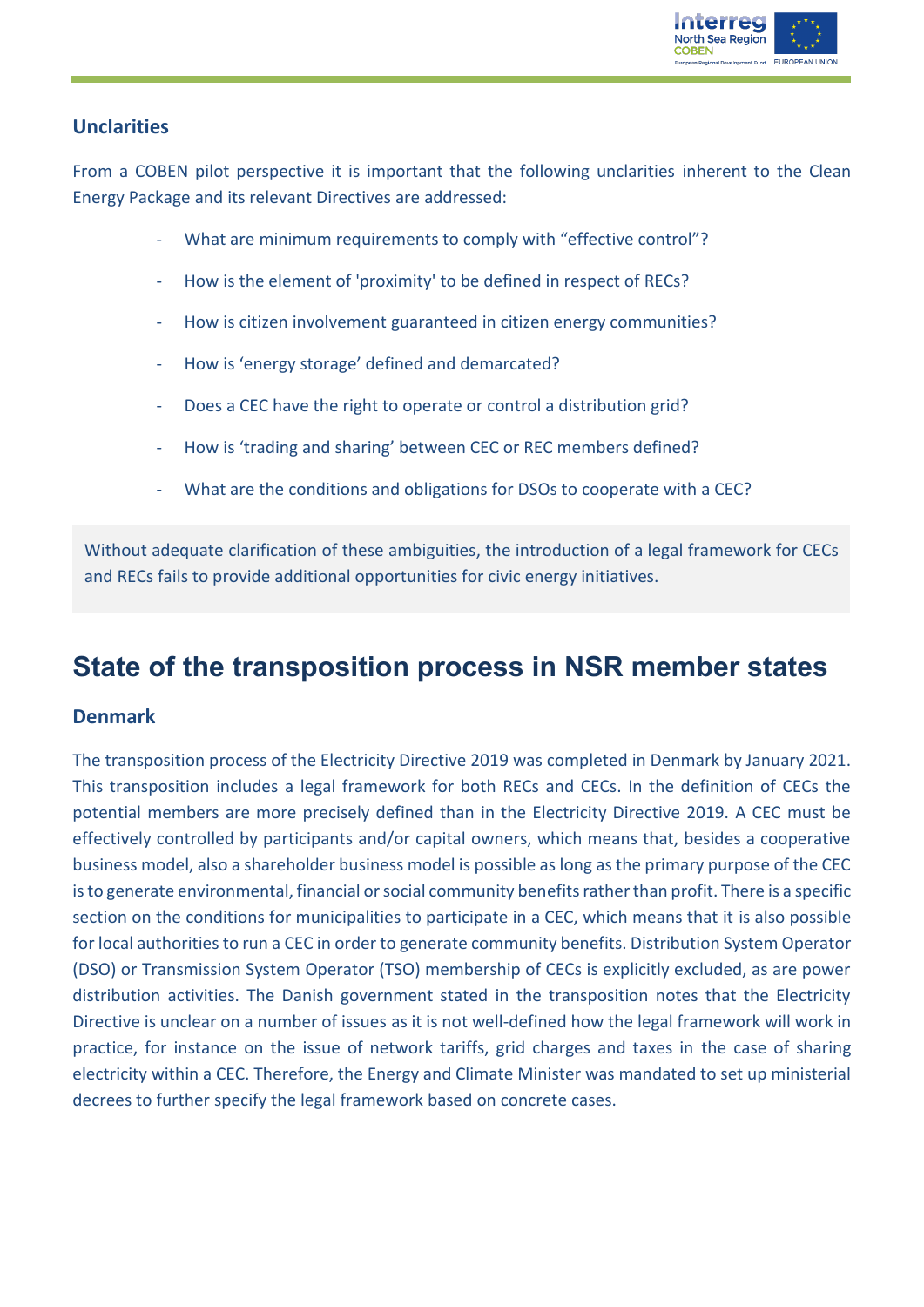

### **Sweden**

An extensive draft for the transposition of the clean energy package into national law is ready for decision making, including a legal framework for both RECs and CECs. Both must be effectively controlled by private citizens, local authorities (including municipalities) or SMEs. Furthermore, SMEs can be members of RECs as long as the participation in the community is not their primary commercial activity. RECs must be organized around a renewable energy source that is owned by the REC, whereas CECs have no geographical boundaries. RECs are in Sweden open for all renewable energy sources and solutions, while CECs are limited to the electricity market only, but not limited to renewable electricity sources. The possibilities for CECs to engage in power distribution and storage are limited to the property where the power is produced (an apartment building for instance).

### **Germany**

The Renewable Energy Directive has been transposed in the legislative procedure for the fundamentally amended Erneuerbare-Energien-Gesetz (EEG-2021), which is in place as of January 2021. Neither RECs or CECs are defined or mentioned in the EEG-2021. The German legislative authorities stated that there is no need for a legal framework for CECs and RECs in Germany, as all fields of activity for RECs and CECs are already possible and permissible under German law. The Electricity Directive will be transposed into the forthcoming amended German 'Energy Industry Act', but it is likely the current reasoning regarding a legal framework for CECs and RECs will be maintained.

Conversely, it is argued, e.g. by the Citizens' Energy Alliance (Bündnis Bürgerernergie e.V.), that there is a definite need for a legal framework on RECs and CECs. The representatives of citizen energy cooperatives stated that the German government fails to implement European law and thus hinders the development of renewable energy by communities. Furthermore, they stated that the legislation already in place marginalizes citizen participation in solar-pv and wind energy rather than enabling such participation.

### **The Netherlands**

The transposition of the Clean Energy package is part of the legislative procedure for a new Energy Law to be in place in 2021. In the draft of this law there is no differentiation between RECs and CECs. Energy Communities are introduced as market players in one definition. An Energy Community should be effectively controlled by members or shareholders that are individual citizens, local authorities (including municipalities) or SMEs.

In deviation from the Electricity Directive, the legal structure for energy communities is more restrictively defined than the broader term 'legal entity'. Partnerships, for instance, are excluded. The activities and rights for energy communities to engage in the energy market are not defined. As a consequence, the energy law does not bring any additional possibilities beyond the scope of the already existing local energy cooperatives, except for the possibility to supply electricity to community members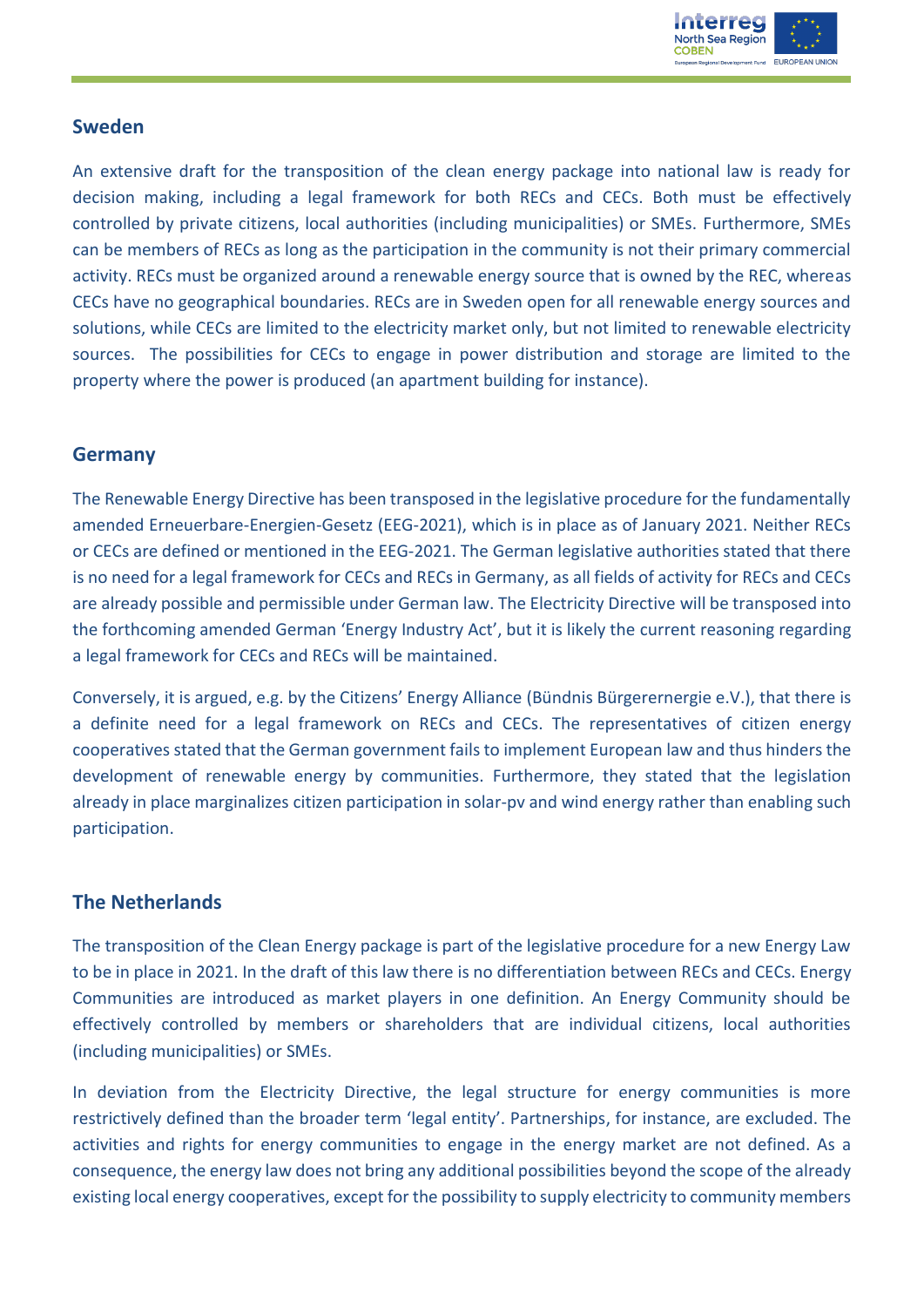

without a license to 'secondary allocation points'. It is however not clear yet how supply to secondary allocation points will work in practice and how this concept helps create benefits for energy communities. The responsible minister has been granted the power to issue further rules on energy communities by decree.

### **Belgium**

In both Wallonia and Flanders draft decrees for the transposition of the Clean Energy Package have been adopted. Not only an extensive legal framework for CECs and RECs is described but also for the concepts of 'active consumer', 'prosumers of renewable energy' and 'groupwise prosuming of renewable energy' have been defined. In Belgium the transposition is being used to announce further regulation on facilitating energy communities and eliminating barriers for them to operate in the energy market. Facilitating regulation on energy sharing, peer-to-peer trade and self-consumption is to be regulated in executive decisions. Furthermore, the role for energy communities in offering flexibility to the grid operators has been specified.

*From this overview it can be concluded that the ambiguities in the European regulations on energy communities have not been adequately clarified or elaborated by the member states. It is unlikely that the national legal frameworks will advance civic energy initiatives or contribute to the delivery of local benefits.*

### **Recommendations for the European Commission**

### **A. Level playing field**

One of the goals of the Clean Energy Package is to create a level playing field between energy communities and commercial market participants, both in the development of renewable energy projects and in the trading, distribution and storage of energy. However, granting equal rights does not automatically mean that energy communities can function in the same way as commercial market participants. From the practice of the COBEN pilots we know that facilitating instruments are needed to ensure that energy communities have equal access to expertise, financing, development budget, subsidy schemes and spatial planning procedures. All this is needed in order to successfully deliver community benefits.

With the exception of Belgium, none of the surveyed countries used the transposition to actively facilitate energy communities and remove barriers to their uptake, although this was explicitly intended by the European Commission (EC) with the Clean Energy Package. This might be due to the member states' currently insufficient knowledge of the necessary facilitation tools and existing barriers to design effective regulations.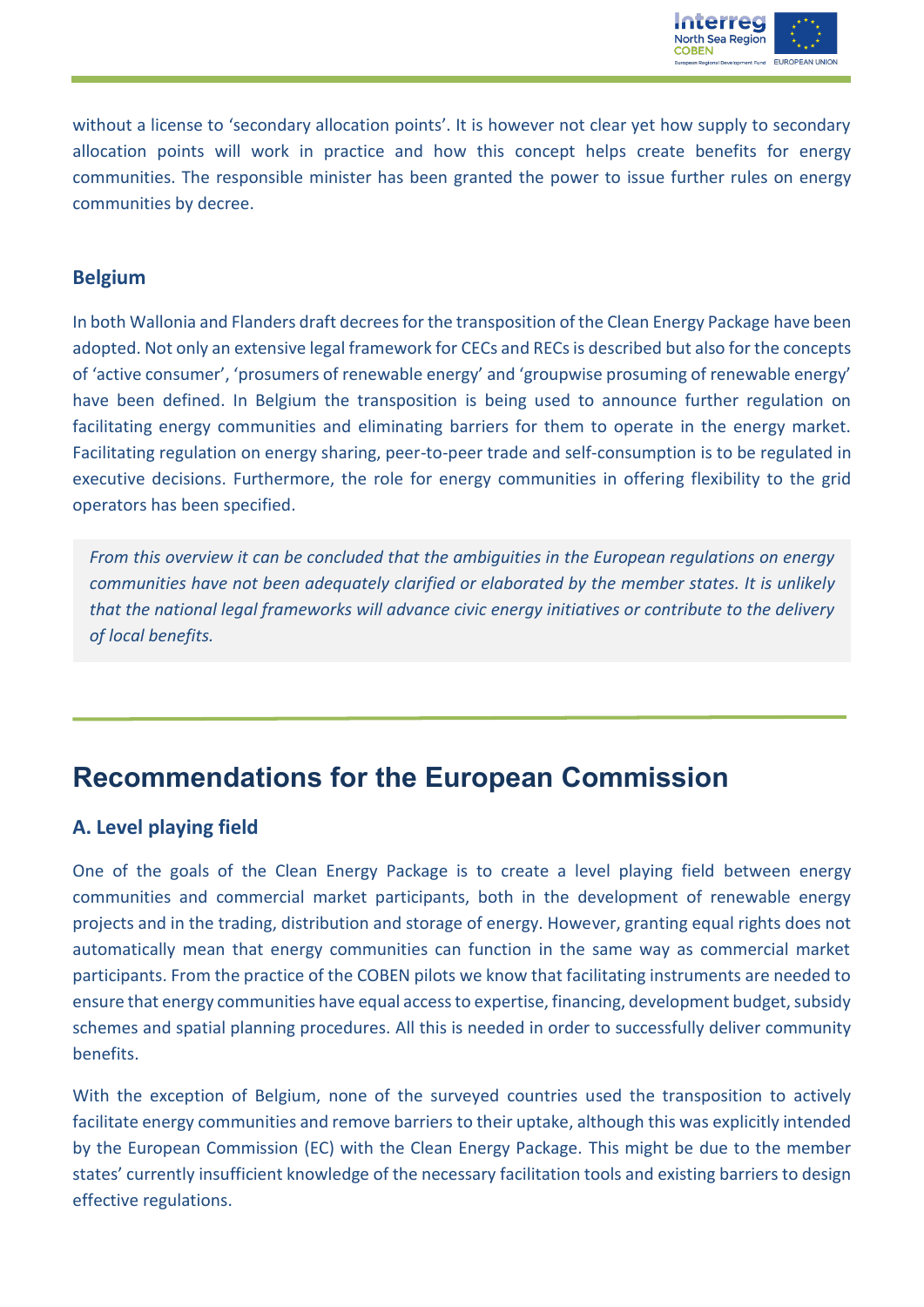

#### *Recommendation 1:*

*We therefore recommend that the European Commission takes back the responsibility for an inventory of obstacles that arise for energy communities to function as market players and provide guidelines on measures needed to overcome those. A next step could then be to include, not only a regulatory, but also a facilitating framework in the Electricity Directive and the Renewable Energy Directive for member states to build upon.*

#### *Recommendation 2:*

*As a needed support mechanism we propose the set-up of a European Civic Energy Forum to provide capacity building measures at municipal level in order to ensure a successful clean energy transition.*

### **B. Distribution, balancing and storage**

Energy communities have the potential to contribute to system efficiency and lower system costs given the ability to match supply and demand of renewable electricity at local level. Creating opportunities for realising this potential is one of the intended goals of the Clean Energy Package.

For this purpose, member states have to ensure that DSOs cooperate with CECs *"to facilitate electricity transfer within the CEC"*. This does not sufficiently define the relation between CECs and DSOs and potentially leaves a large degree of discretion to the willingness of DSOs in determining any form of cooperation. From the state of affairs in the surveyed member states, it can be concluded that the potential for decentralized energy management is not being used and that the relationship with DSOs or other system operators is not sufficiently clarified to tap this potential. In a number of NSR member states a role in energy distribution is even explicitly excluded.

From the notes of the transposition process in the surveyed member states, it can be concluded that national governments are especially uncertain about the effects at the local level. The energy infrastructure and its management differ greatly between regions, as does the stability and professionalism of energy communities. This inhibits the willingness of member states to include rights and obligations for energy communities to play a role in energy distribution, balancing and storage.

### *Recommendation 3:*

*We therefore recommend an appendix or amendment to the Electricity Directive 2019, with a more stringent legal description of the obligations for DSOs regarding CECs. In any case, it must be ensured that CECs and RECs can access the public grid without restrictive tariffs, permits or technical requirements, both for the connection of renewable sources and for the exchange of energy between members of the energy community. Support from a European program focusing on capacity building and knowledge transfer to enhance the role of CECs in power distribution is needed.*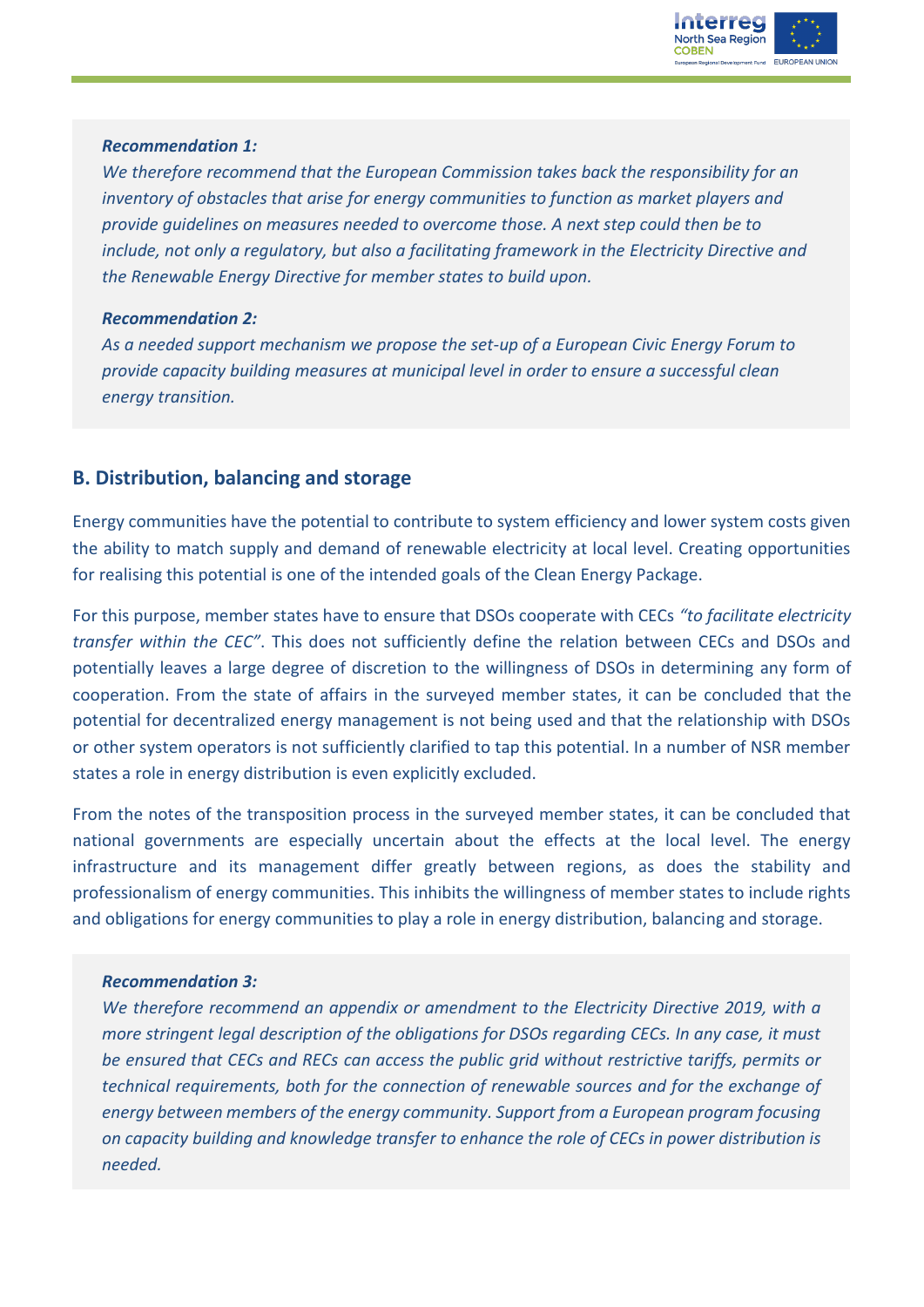

### **C. Knowledge base**

Although many of the member states surveyed have regional policies to promote civic energy, this does not translate into a legal framework for RECs and CECs at the national level. With the exception of Germany, most member states have adopted the minimum obligations of the Clean Energy Package. Little attention has been paid to how the Electricity Directive and the Renewable Energy Directive can help strengthen the development of national civic energy policies. Possibly, within the time limit for transposition, it is difficult or too demanding for member states to oversee the extent to which energy communities add complexity to the energy market and what risks the introduction of new, noncommercial, market players generates for the functioning of the European energy market.

#### *Recommendation 4:*

*In our view, member states need a knowledge base on how the granting of rights and roles to energy communities will affect the energy market. A European programme is needed in order to collect the practical learning experiences from existing civic energy initiatives and pilots, and to organize a permanent knowledge network that member states, but also local authorities, can call on for further development of a legal framework. The set-up of a kind of European Civic Energy Forum - as mentioned in recommendation 3 - could provide a knowledge resource pool for civic energy and be made accessible to civic energy adopters.* 

### **Recommendations for EU member states**

### **The local level**

From the practice of the COBEN pilots we know that the groundwork for civic energy projects takes place at the local level. Without organizational and policy support from local authorities, initiatives hardly get off the ground. Examples of very effective are guidelines for local authorities are already in place, e.g. to set up Local Energy Plans, in Scotland, Sweden and Denmark. Implementing these guidelines often results in an interaction between residents and local authorities leading to the initiation of energy projects to deliver community benefits. It is significant that in none of the surveyed member states has attention been paid to defining the role of local or regional authorities LRAs. Nor do the two featured EU Directives foresee a market role for LRAs: the rights of local authorities are limited to their possible participation in a CEC or REC. This has a detrimental impact on the effectiveness of the legal framework for both RECs and CECs and their potential market penetration.

#### *Recommendation 5:*

*We advise member states to include a guideline in the legal framework for RECs and CECs for local authorities to set up community energy plans and to indicate in these plans in what ways civic energy initiatives are to be supported.*